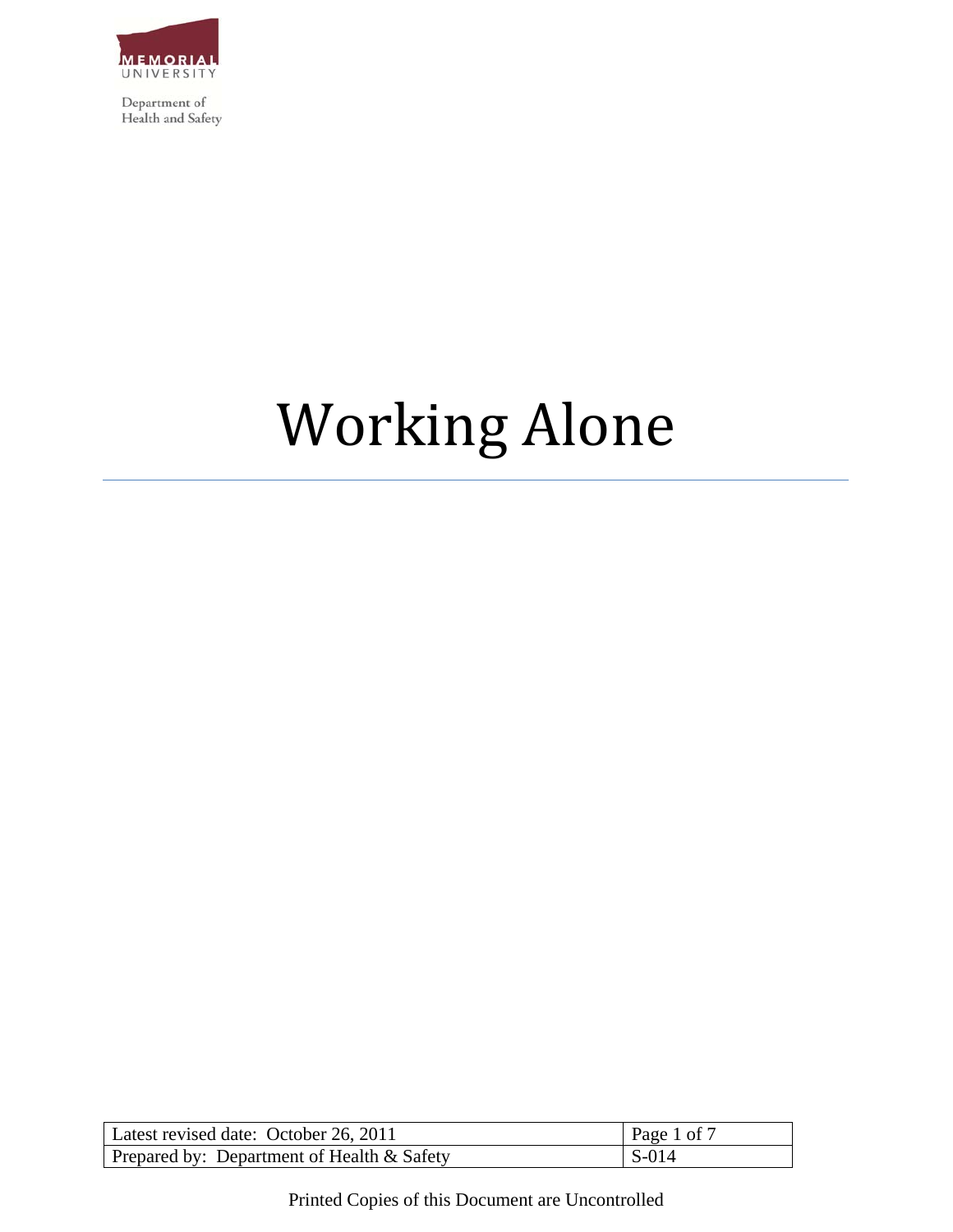

## **1.0 Introduction**

Memorial will establish specific practices and procedures to minimize the risks of injury or violence to staff, faculty, and students who, due to the nature of their work, are required to work alone and may require emergency assistance during the course of working alone.

## **2.0 Purpose**

2.1 The Working Alone Policy and procedures are intended to promote employee awareness and facilitate employee safety when they are working alone. The University will ensure that there are safety plans in place for those who work alone. Memorial will ensure, applying all reasonable measures, the protection of faculty, staff, and students who are performing their duties in areas or under conditions where they are required to be on their own.

## **3.0 Scope**

3.1 This policy applies to all faculty, staff, and students who work or perform research on University premises or those who may be required to work off campus or in a field research capacity. Workers who are required to work alone may require assistance if they are exposed to conditions that may result in a job related injury, health impairment of any kind, victimization through criminal violence, or other adverse conditions.

## **4.0 Definitions**

- 4.1 **High risk activities**: activities where the potential for the occurrence of accidents or injuries is deemed to be highly likely and where the severity of the injury or accident will bring serious consequences. High risk activities include the following:
	- working from heights
	- working in confined spaces (under the current OH&S Regulations, a worker is not permitted to work alone in a confined space)
	- lock out/tag out
	- working with electricity (See Electrical Safety S-004)
	- working with hazardous substances or materials
	- working with material under high pressure
	- working where there is a possible threat of violence
	- working in isolation from first aid services or immediate/emergency assistance

| Latest revised date: October 26, 2011      | Page 2 of 7 |
|--------------------------------------------|-------------|
| Prepared by: Department of Health & Safety | l S-014     |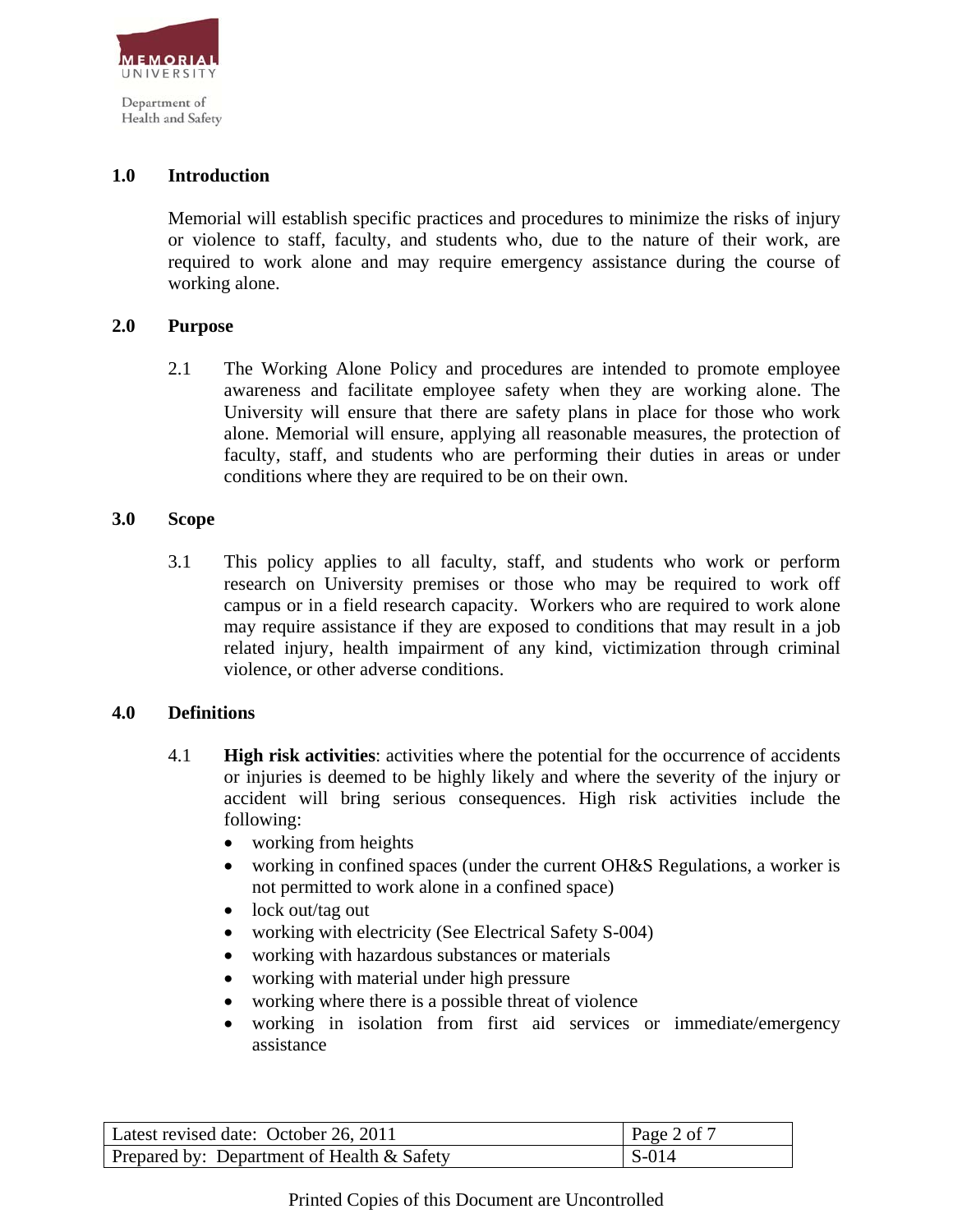

- 4.2 **Low Risk activities:** activities where the potential for the occurrence of accidents and injuries is deemed to be highly unlikely and where the severity of an accident or injury is generally thought not to have serious consequences.
- 4.3 **Risk Assessment:** Individually and collectively, supervisors and workers are required to assess the conditions or circumstances under which an employee may be working alone to determine the risks, the level of risk, and prevention measures required to reduce those identified risks to acceptable levels. A critical part of the risk assessment is the determination of emergency assistance procedures.
- 4.4 **Working alone:** Individuals are considered to be working alone when they are working by themselves in an office, vehicle, laboratory, workshop, field site, or any area owned or operated by Memorial University or place where work is being conducted for Memorial University. Assistance, in the event of an injury, illness, or emergency, is not readily available to the individual.
- 4.5 **Emergency Assistance:** a means of communication to gain assistance in the event of an emergency involving an accident or serious injury, illness, or threat of violence.
- 4.6 **After Hours:** the period of time when "normal" weekday or shift operations cease.
- 4.7 **Field Work**: Field work consists of work activities conducted for the purpose of study, research, or training that are undertaken by faculty, staff or students of the University at locations outside the geographical boundaries of University facilities.

## **5.0 Responsibilities**

5.1 In order for the Working Alone policy and procedures to be effective, they will be implemented with reason and diligence. To achieve this, respective responsibilities have been defined to ensure those who can positively impact on the potential risks of working alone are aware of their responsibilities and have the knowledge and skill to effectively implement working alone guidelines.

| Latest revised date: October 26, 2011      | Page $3$ of $7$ |
|--------------------------------------------|-----------------|
| Prepared by: Department of Health & Safety | $\mid$ S-014    |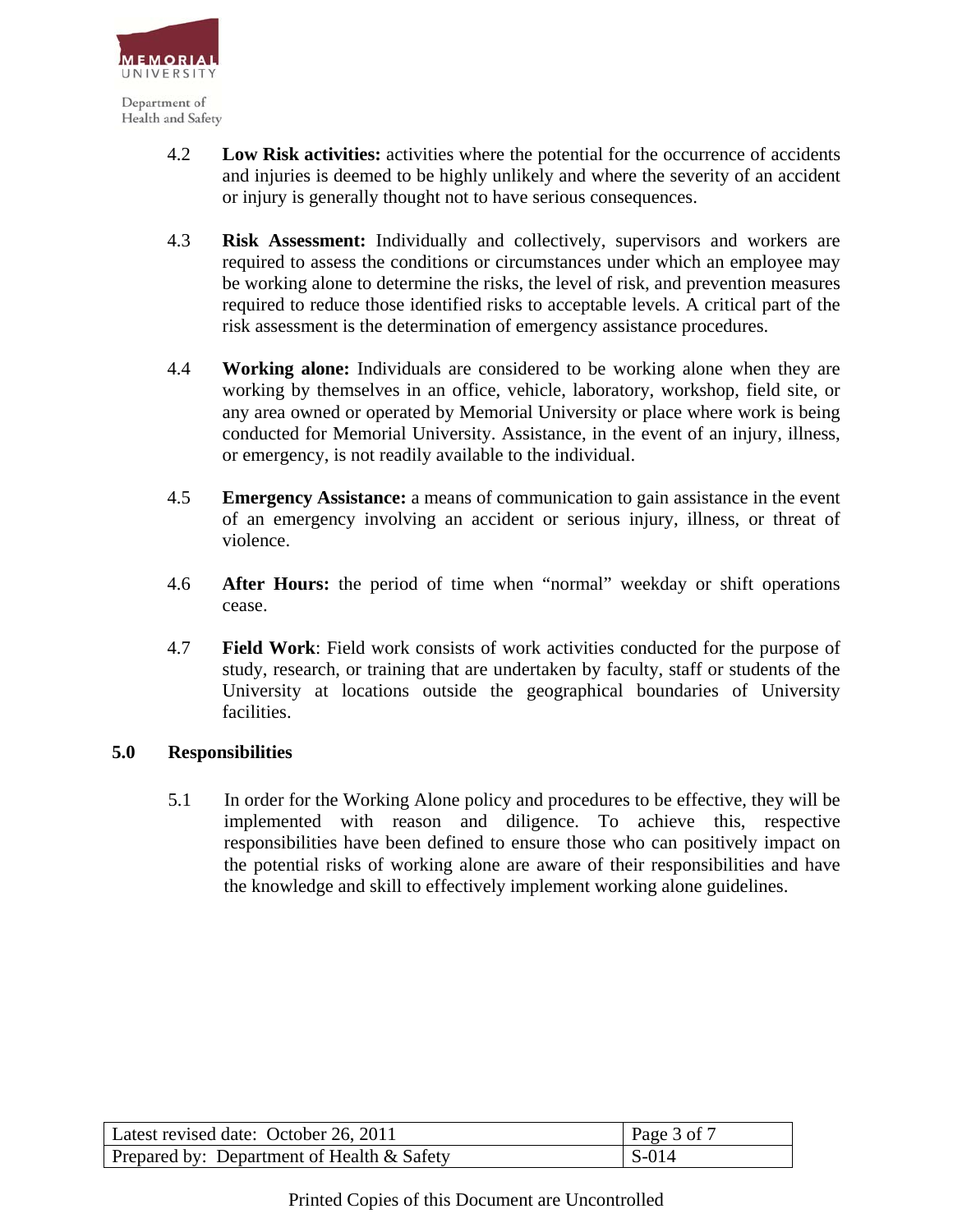

## 5.1.1 **Supervisor responsibilities**

- Identify risks or hazards associated with the work to be performed or the environment where the work is to be done.
- Conduct and document a risk/hazard assessment for each different (specific) type of work or work location that can be deemed to be a working alone situation.
- Communicate the results of the risk assessment to all affected workers and others conducting similar work.
- Provide written working alone procedures in their area of responsibility in order to eliminate or minimize identified risks.
- Develop effective methods of communication for those who require emergency assistance, depending on the specific work, location of the work, and nature of the work. (For example: cell phones, radio, and pager). When electronic devices are not feasible, an effective contact system must be established (For example: check-in procedures and periodic site visits requiring worker to check in after the completion of specific tasks). The length of time a worker may be out of contact with a supervisor (the frequency of regular communications) must be based on the result from the risk assessment.
- Document when working alone is permitted and/or prohibited and ensure this is effectively communicated to all workers.
- Schedule potentially hazardous work for times when supervisors and appropriate help will be available.
- Provide adequate staffing (for example: buddy system) for hazardous tasks performed at off-hours or remote locations.

# 5.1.2 **Worker responsibilities**

- Participate in the working alone risk assessment and risk management decisions with the supervisor.
- Follow safe work practices outlined in safe work procedures.
- Maintain regular communication as directed by supervisors.

# 5.1.3 **Department of Health & Safety**

- Monitor applicable legislation to ensure the Working Alone policy is up to date and incorporates any new or revised regulatory requirements.
- Provide consultation to supervisory staff in the development of departmental and site-specific working alone plans.
- Coordinate the development of department and site-specific working alone plans.

| Latest revised date: October 26, 2011      | Page 4 of $\overline{7}$ |
|--------------------------------------------|--------------------------|
| Prepared by: Department of Health & Safety | $\vert$ S-014            |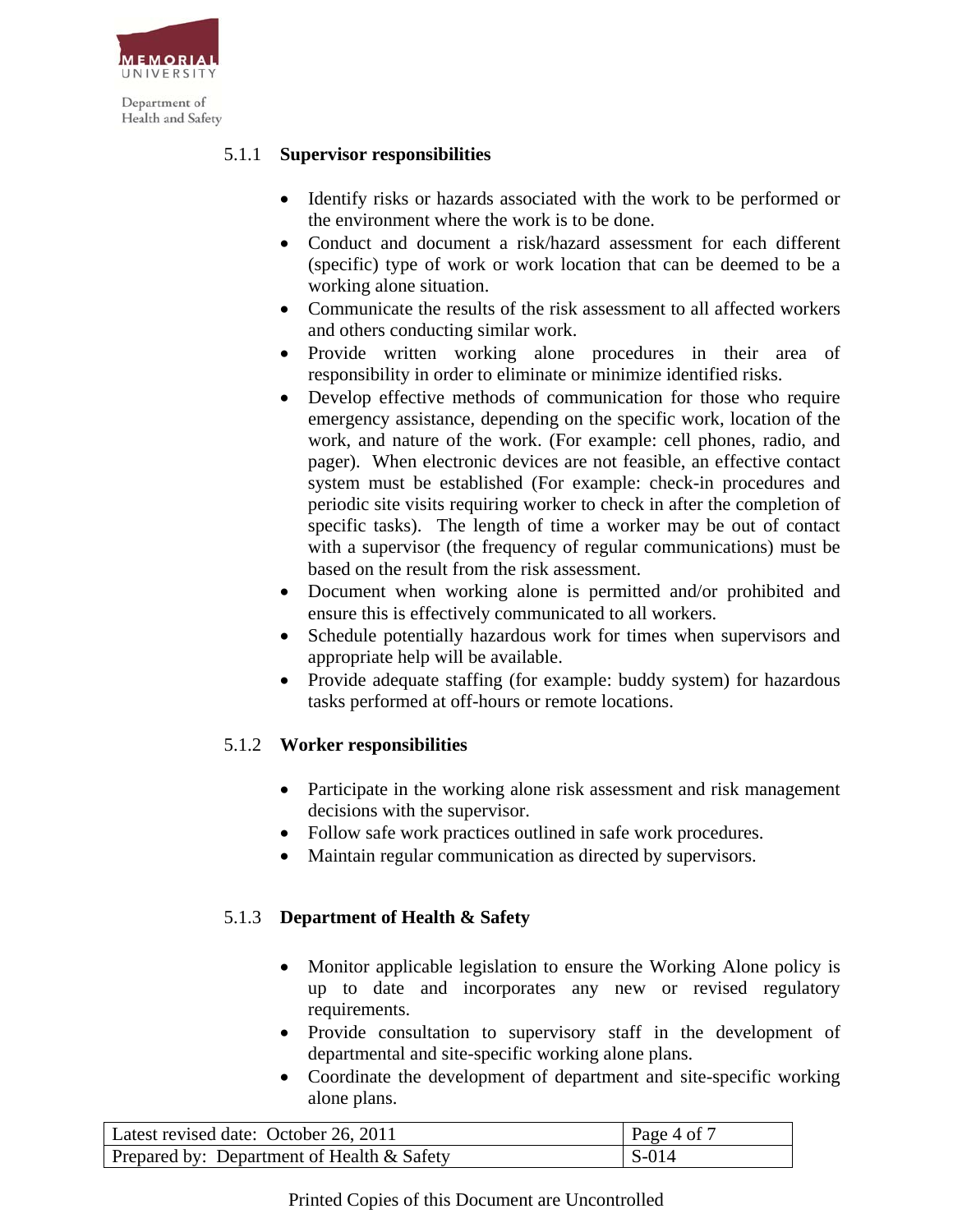

- Develop, modify and update as required a standard working alone checklist to be used as the basis for documentation of objective information concerning the specific working alone requirements.
- Audit to determine the effectiveness of the Working Alone procedure within the University community.

## **6.0 Working Alone Prohibited**

- 6.1There are certain situations where working alone will not be permitted. Working alone will be prohibited under the following circumstances:
	- **Confined space entry**: OH&S Regulation Part XXVII 513 (3)
	- **Working on energized electrical conductor or equipment**: OH&S Regulations Part XXVI 478 (3).
	- **Power line hazards**: Use of a vehicle, crane, or similar equipment near a live power line where it is possible for any part or the equipment or its load to make contact with the live power line.
	- **View obstruction**: A vehicle, crane, mobile equipment, or similar material handling equipment where the operator does not have full view of the intended path of travel.
	- The use of fall arrest equipment and scaffolds.
	- Quick-acting, acutely toxic material as described by the Material Safety Data Sheet.
	- Use of supplied air respiratory equipment or self-contained breathing apparatus.
	- Risk of drowning.
	- Welding operation where a fire watcher is required (CSA Standard W117.2- 94, Safety in Welding Cutting and Allied Processes).
	- Tasks which, based on the risk assessment conducted by the supervisor in consultation with the employee, the joint OH&S committee and the office of Safety and Environmental Services are deemed to require more than one person.

## **7.0 Communication**

The Working Alone procedure may include the following to ensure the most practical and effective means of communication:

- Portable or cell telephone,
- Walkie-talkie,
- Personal alarm or pager,
- Buddy system,
- Check-in system and requirement for updating an individual's status while working alone, or

| Latest revised date: October 26, 2011      | $\vert$ Page 5 of 7 |
|--------------------------------------------|---------------------|
| Prepared by: Department of Health & Safety | $\vert$ S-014       |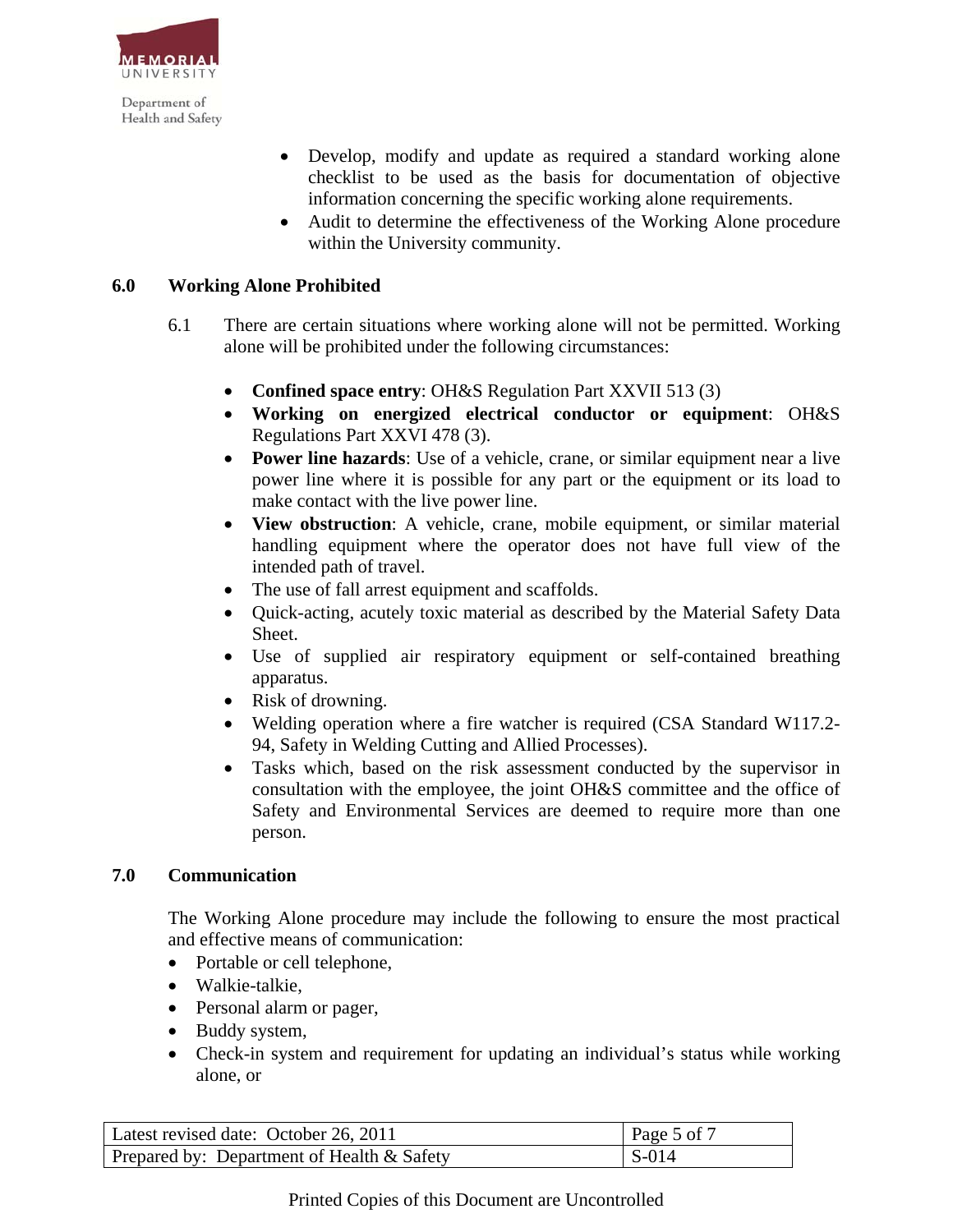

- Any other method that may be considered most effective to the specific department's safe operations.
- 7.1 Each working alone scenario will use these communication options, either singularly or in combination in the development of a site-specific working alone communication plan.

#### **8.0 Guidelines for Conducting Working Alone Risk Assessments**

- 8.1 There are a number of scenarios within the University setting that call for jobs having working alone situations. It is essential that employees and their supervisors work together to develop safe work procedures. It is mandatory that the working conditions or circumstances that present high safety risks be assessed so the probability of accident or injury can be minimized. Supervisors and employees will evaluate working alone assignments on a case-by-case basis and will consider the following risk factors for working alone:
	- Tasks and hazards involved in the work to be performed.
	- Consequences resulting from a "worst case" scenario. This will be accomplished by asking the question, "What if?"
	- Likelihood for other persons to be in the area.
	- Possibility that a critical injury or incident could prevent the employee from calling for help or leaving the workplace.
	- Emergency response time.
	- Worker's training and experience.
	- Worker's physical handicaps or any preexisting medical conditions.
	- Frequency of job supervision, if at all.
	- The time or shift when the job is to be done.
	- Whether the individual is accustomed to working alone.
- 8.2 Supervisors shall provide written working alone safety plans for the safety and security of persons working alone. Safety plans shall include:
	- Identification of the risks or hazards associated with the work to be performed or the environment where the work is to be done;
	- Procedures to eliminate or minimize the identified risks (e.g., buddy systems);
	- Methods of communication by which the workers can secure emergency assistance and how emergency assistance will be provided in the event of incidents or accidents.
	- The length of time a worker may be out of contact with a supervisor (i.e., the frequency of regular communications); and
	- Confirmation where and when working alone is permitted.

| Latest revised date: October 26, 2011      | $\vert$ Page 6 of 7 |
|--------------------------------------------|---------------------|
| Prepared by: Department of Health & Safety | $\vert$ S-014       |